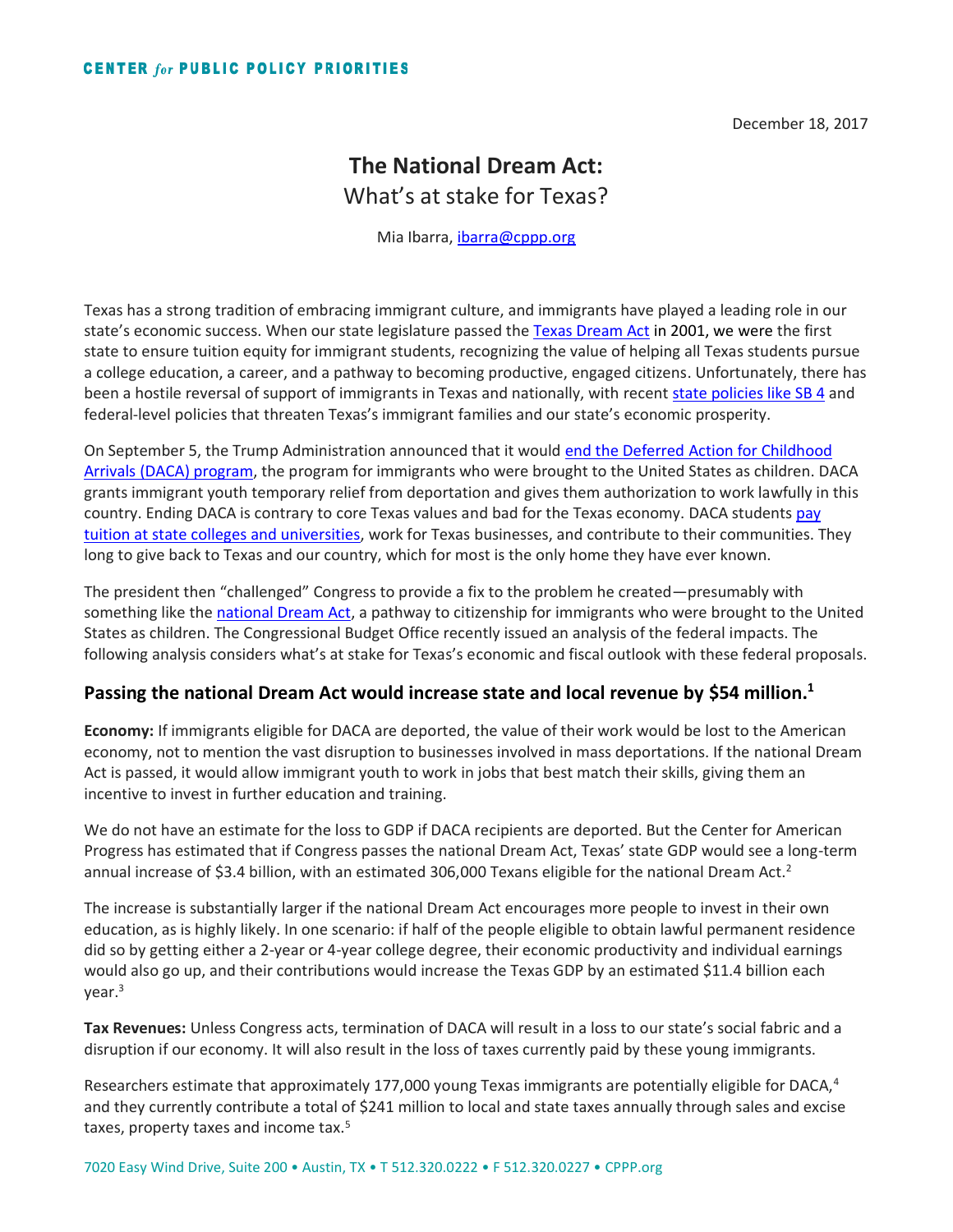Without the national Dream Act, Texas can expect to lose at least \$79 million in state and local tax revenue. That's the projected loss if DACA recipients stay in the state after losing work authorization, earning lower wages and becoming less likely to file income tax returns.<sup>6</sup>

## The National Dream Act: State and Local Tax Revenues at Stake in Texas

Estimated Annual Revenues Gained or Lost Compared to 2016 (in millions)



*Source: Institute on Taxation and Economic Policy, Updated Tax Contributions of Young Undocumented Immigrants (November 2017)*

Texas would lose even more if those eligible for DACA are all deported. In that case, the tax losses would amount to \$241 million, and there would be many additional costs to businesses and communities of depriving our state of the many talents of Texas Dreamers.<sup>7</sup>

On the other hand, if Congress takes up the president's challenge and passes a national Dream Act, as is currently under consideration, these young immigrants would be granted work authorization and a pathway to citizenship. In that case, Texas would see an increase in state and local taxes of \$54 million.<sup>8</sup> If allowed a pathway to citizenship, immigrant youth would be more likely to advance in a career that pays a living wage, buy a home, or start a business. This estimate of the gain from the national Dream Act is conservative because the law would affect additional individuals as well as those eligible under the rules for DACA. These tax revenues would help offset costs at the state and local level. Many of these costs are in fact long-term investments, as Texas realized over a decade ago in passing the Texas Dream Act.